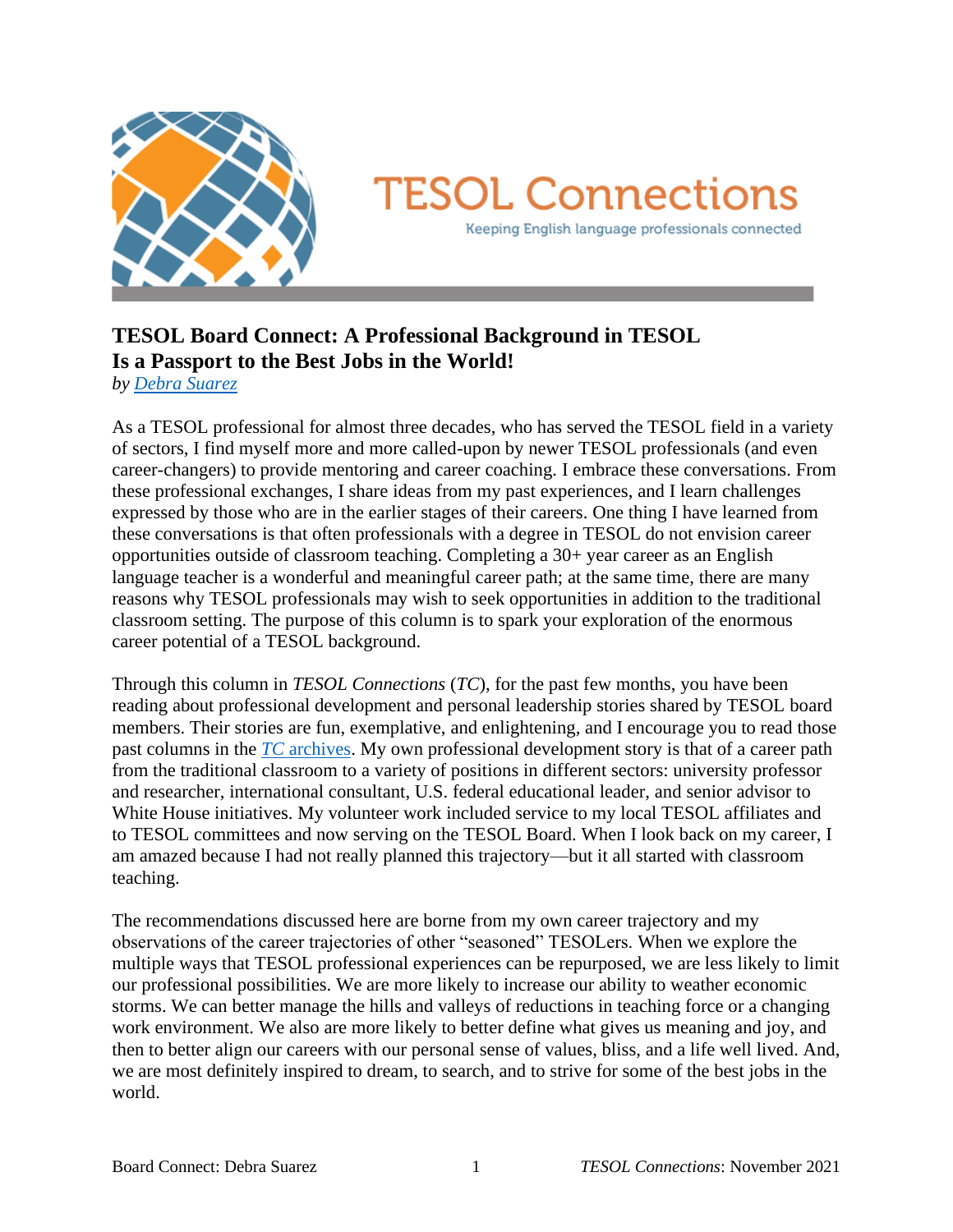Research-based practices in professional mentoring and professional coaching call for coaches to use "questions" and "questioning" to ignite the dialogue and to elicit the "answers" from those being coached. This column follows that best practice by offering some guiding questions to ignite your own reflections and to help you discover what you, already, know to be your own best truth.

#### *What Is Your TESOL Career Journey?***—Explore Your Skills and Align With Possibilities**

A background in TESOL offers so many career possibilities because we TESOLers develop so many skills through our TESOL formal education and our TESOL professional experiences. As you think about your TESOL career journey, ask yourself "What skills do I have?", "How do I define those skills?", and "What is the terminology for those skills within different career paths?"

For example, as TESOL teachers, some of the things we do every day include

- writing and implementing objectives-based lesson plans;
- researching materials;
- continuing our professional development;
- reflecting upon students' success and planning how to improve; and
- communicating with students, parents, school leadership, and other stakeholders.

When you think about your everyday activities, how do you define the skill set required to accomplish those tasks? What are the terms other career paths use for those skills? You may call it lesson planning and teaching, but what other terms accurately capture those abilities? Organizational development skills? Project management skills? Communication ability? Crosscultural expertise? Commitment to diversity and equity? Advocacy? Outreach?

As you explore your skills, start to align those skills with the myriad possible career paths for TESOL professionals, both in the classroom and outside the classroom, and both in the United States and internationally. Possibilities abound! Some possibilities include:

- Teaching
	- Early childhood
	- **Elementary and secondary**
	- Community college
	- Higher ed
	- Adult education
	- Workforce education
	- Private language schools
	- Refugee-serving organizations
	- Commercial training and education
	- Teacher training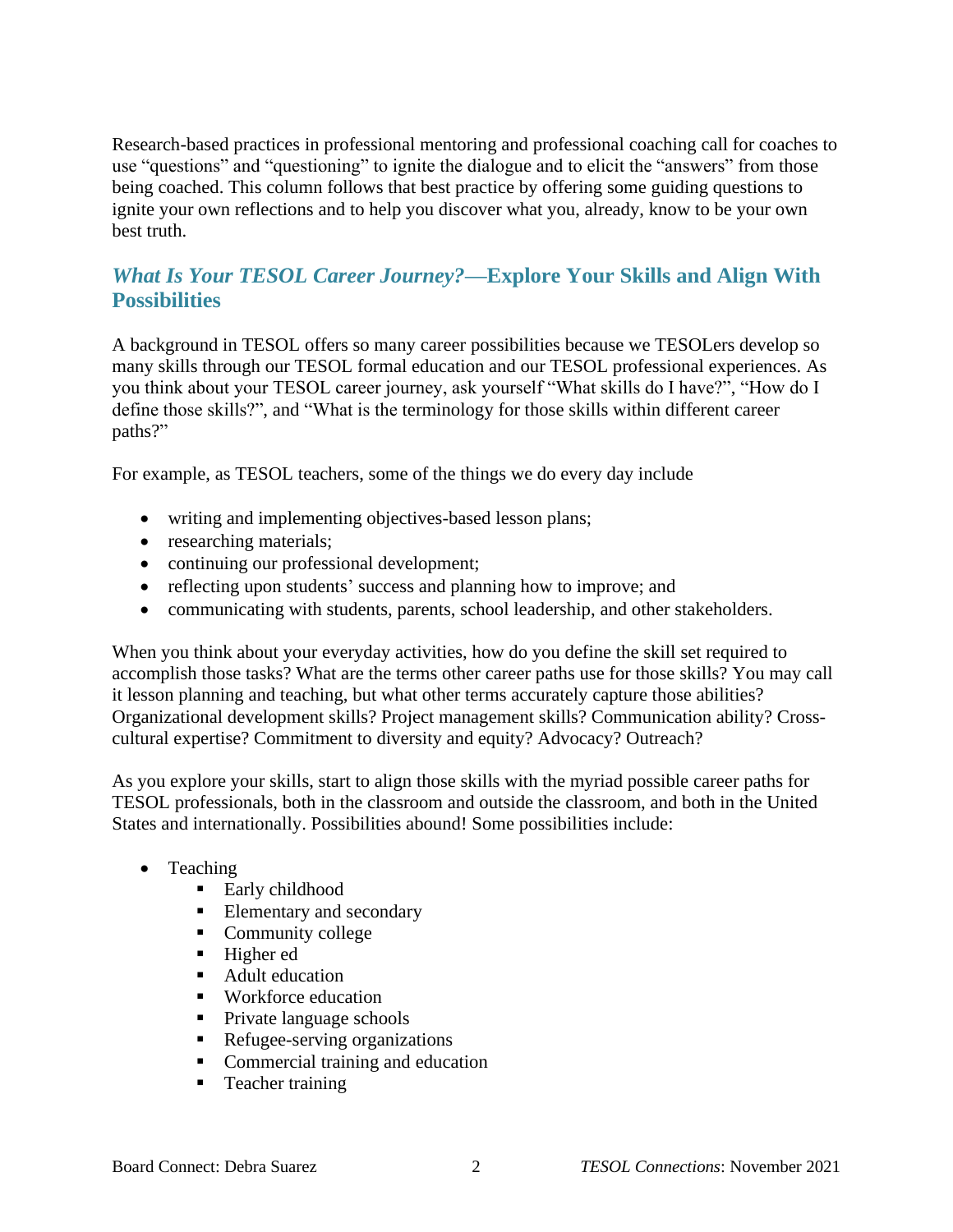- Administration
	- Administrative staff
	- **•** Director of intensive English language programs
	- Academic advisor for international students
- Business Development and Education Careers Within Business Environments
	- Private consulting business
	- Your own small business, using your subject matter expertise
	- Marketing and outreach
	- Advocacy and policy development
	- Cross-cultural awareness training
	- Diversity, equity, and inclusion
	- Talent learning and development
- Publishing and Research
	- Curriculum development
	- **•** Developer of English language teaching materials
	- Blogs
	- Online newsletters
	- Researcher in large educational research firms
- Country Development and Global Development
	- Local, state, and U.S. federal government
	- **EXECUTE:** International governments
	- Association work
	- Nonprofit work
	- **•** Development agencies and nongovernmental organizations
- Volunteer Positions
	- **•** TESOL affiliates (U.S. state affiliates and international country/regional affiliates)
	- TESOL Interest Sections, committees, and Communities of Practice
	- TESOL Board of Directors

Back in 2018, I co-led a panel discussion, "Career Pathways in TESOL," for the Maryland TESOL affiliate as part of our Professional Development Spring series. The panelists included many TESOLers who held positions like those I've listed. The panel discussion demonstrated that TESOL professionals who have successfully moved from the TESOL classroom to other career trajectories more often than not were successful because they found ways to diversify their professional learning opportunities and therefore to develop or intensify a diverse set of skills. Some used their perch as classroom teacher to take part in action research or advocacy activities or volunteer opportunities. And in so doing, they furthered their skill sets. Others on the panel sought an additional certification or degree which also furthered their formal credential. But all recognized that the TESOL credential and experience was foundational.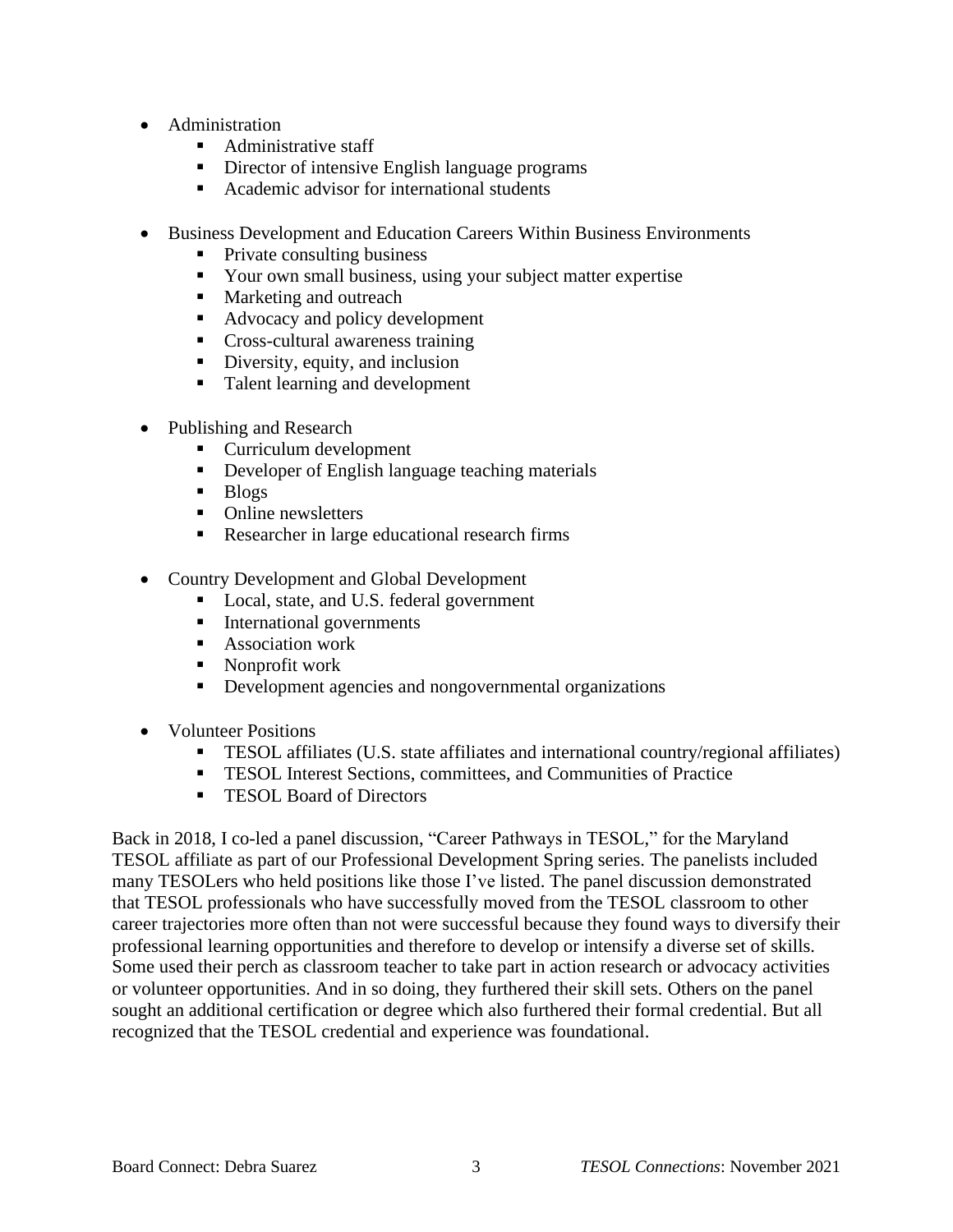#### *Where Does the World Need You Most?***—Revisit Your Values and Joys**

Another observation that I took from our panel presentation years ago was that so many of the most contented and most passionate TESOL professionals actually have held many *different types of positions* in *different kinds of sectors* during the course of their careers. And I believe we can see that same takeaway in many leadership stories shared by the board in recent *TC* columns. The panelists shared that sometimes they moved up (increased their level of professional attainment), but sometimes they moved laterally. In other words, they may have taken a position that was the same level of salary or the same level of professional attainment, but there were many more important differences. Changes in position were due mostly to a desire to affect the profession in new and different ways. And to live their profession in new and different ways. Their new position may have been a new type of position for them (e.g., the move from teacher to program administrator). Or their new position may have been in a different sector (e.g., the move from educational administrator to local government). Or their new position may have given them the ability to have a different kind of impact (e.g., the move from materials writer to serving as translator for refugees). Or their new career leap enabled them realize a personal dream (e.g., moving from classroom teacher to starting a small consulting business).

As we ponder our own career moves, we may wish to consider questions like these:

Even if I stayed at the same salary, what would I like to most be doing?

- At this point it time, what do I value?
- What gives my work life meaning?
- Where does the world most need what I can offer?
- How are my values most aligned with what the world needs?

As we continue to fill our professional toolbox, and as we gather more stamps on our professional passport, we become stronger. More equipped. And better able to affect positive change. And we can become that much more creative and innovative.

What sort of TESOL-related position now desperately needs your strength? Your experience? You may decide to stay in the position where you are already, but do it in a different way. Or you may decide to explore other trajectories entirely. Some of the most contented TESOL professionals I know find joy in what they do because they move to positions that hold meaning for them, positions that enable them to actually live their values in different ways, and to live their best current professional version of themselves.

### *How Do You Show Up Every Day?***—The Small Steps Matter Most**

My final observation is that moving through one's career path with meaning and with one's own authenticity intact is more often due to the small steps that we take every day than it is to the large changes. When reflecting upon my own trajectory, I've come to trace my successes back not the to "big moments" or the "big decisions"—but more to minor moments that hardly register for me when they happen—but which become apparent to me much later down the road.